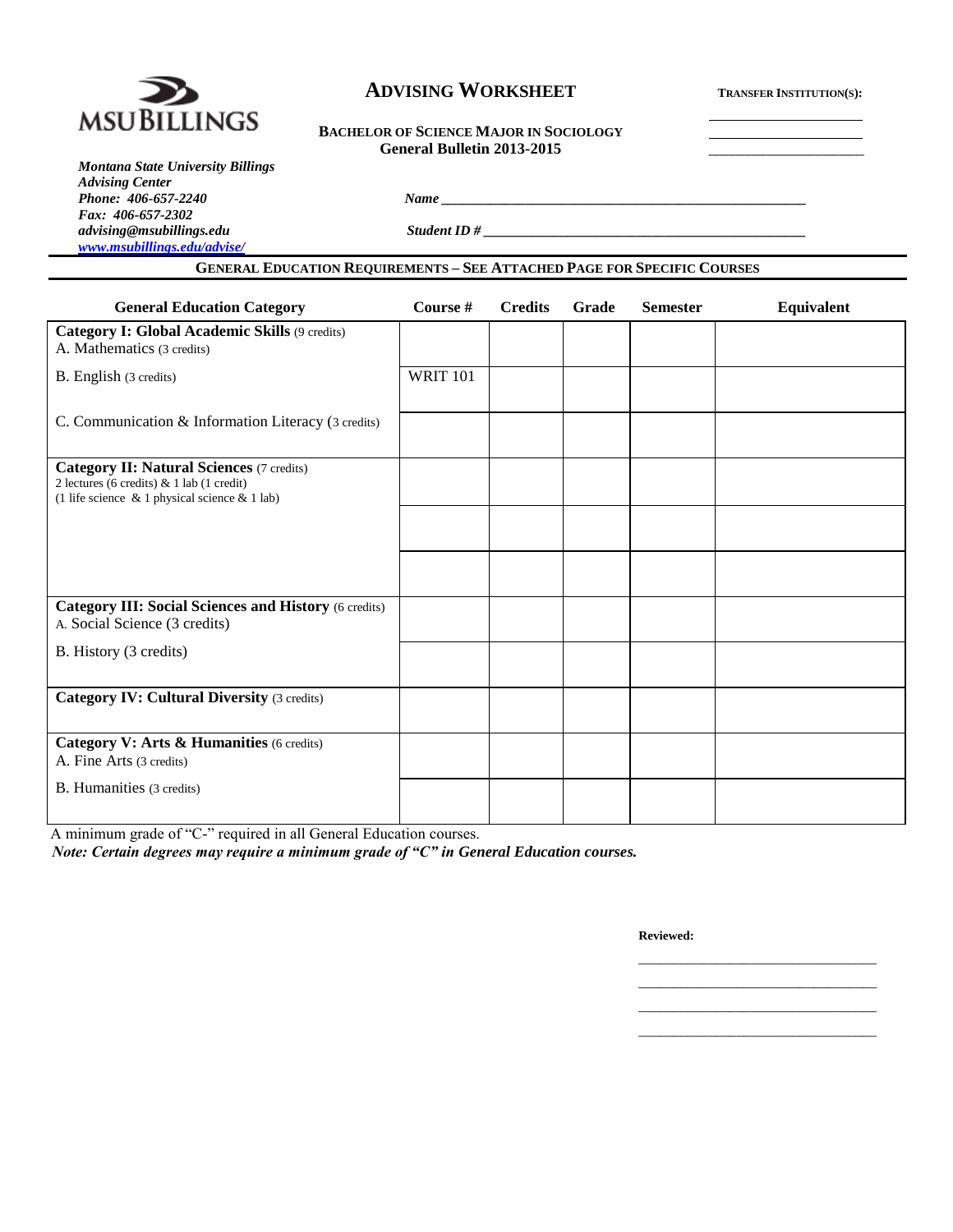# **GENERAL EDUCATION REQUIREMENTS**

| <b>CATEGORY I: GLOBAL ACADEMIC SKILLS</b><br>9 credits         |      |                                                                |   |  |  |  |
|----------------------------------------------------------------|------|----------------------------------------------------------------|---|--|--|--|
| Students are required to take one course from each subcategory |      |                                                                |   |  |  |  |
|                                                                |      | <b>Subcategory A - Mathematics</b><br>3 credits                |   |  |  |  |
| М                                                              | 105  | <b>Contemporary Mathematics</b>                                | 3 |  |  |  |
| М                                                              | 114  | <b>Extended Technical Mathematics</b>                          | 3 |  |  |  |
| М                                                              | 121  | College Algebra                                                | 3 |  |  |  |
| М                                                              | 122  | College Trigonometry                                           | 3 |  |  |  |
| М                                                              | 131  | Mathematics for Elementary Teachers II                         | 3 |  |  |  |
| М                                                              | 143  | <b>Finite Mathematics</b>                                      | 4 |  |  |  |
| М                                                              | 171  | Calculus I                                                     | 4 |  |  |  |
| <b>STAT</b>                                                    | 141  | <b>Introduction to Statistical Concepts</b>                    | 3 |  |  |  |
| <b>STAT</b>                                                    | 216  | Introduction to Statistics                                     | 4 |  |  |  |
| <b>Subcategory B - English</b>                                 |      | 3 credits                                                      |   |  |  |  |
| WRIT                                                           | 101  | College Writing I                                              | 3 |  |  |  |
| WRIT                                                           | 121  | Introduction to Technical Writing                              | 3 |  |  |  |
| WRIT                                                           | 122. | Introduction to Business Writing                               | 3 |  |  |  |
| WRIT                                                           | 201  | College Writing II                                             | 3 |  |  |  |
| WRIT                                                           | 220  | Business & Professional Writing                                | 3 |  |  |  |
| WRIT                                                           | 221  | Intermediate Technical Writing                                 | 3 |  |  |  |
|                                                                |      | Subcategory C - Communication & Information Literacy 3 credits |   |  |  |  |
| <b>BMIS</b>                                                    | 150  | Computer Literacy                                              | 3 |  |  |  |
| COMX                                                           | 111  | Introduction to Public Speaking                                | 3 |  |  |  |
| <b>COMX</b>                                                    | 115  | Introduction to Interpersonal Communication 3                  |   |  |  |  |
| LSCI                                                           | 125  | Research in the Information Age                                | 3 |  |  |  |

**CATEGORY II: NATURAL SCIENCES 6 cr. lecture & 1 cr. lab**

*Students are required to take one course from each subcategory and at least one corresponding lab or SCIN 101, 102, 103 & 104*

| at least one corresponaing lab or SCIN 101, 102, 103 & 104 |     |                                                    |                                  |  |  |
|------------------------------------------------------------|-----|----------------------------------------------------|----------------------------------|--|--|
|                                                            |     | <b>Subcategory A – Life Sciences</b>               | 3-4 credits                      |  |  |
| <b>BIOB</b>                                                | 101 | Discover Biology                                   | 3                                |  |  |
| <b>BIOB</b>                                                | 102 | Discover Biology Lab                               | 1                                |  |  |
| <b>BIOB</b>                                                | 160 | Principles of Living Systems                       | 3                                |  |  |
| <b>BIOB</b>                                                | 161 | Principles of Living Systems Lab                   | 1                                |  |  |
|                                                            |     | <b>Subcategory B – Physical Sciences</b>           | 3-4 credits                      |  |  |
| ASTR                                                       | 110 | Introduction to Astronomy                          | 3                                |  |  |
| ASTR                                                       | 111 | Introduction to Astronomy Lab                      | 1                                |  |  |
| <b>CHMY</b>                                                | 121 | Introduction to General Chemistry                  | 3                                |  |  |
| <b>CHMY</b>                                                | 122 | Introduction to General Chemistry Lab              | 1                                |  |  |
| <b>CHMY</b>                                                | 141 | College Chemistry I                                | 3                                |  |  |
| <b>CHMY</b>                                                | 142 | College Chemistry Laboratory I                     | 1                                |  |  |
| <b>GEO</b>                                                 | 101 | <b>Introduction to Physical Geology</b>            | 3                                |  |  |
| <b>GEO</b>                                                 | 102 | Introduction to Physical Geology Laboratory        | $\mathbf{1}$                     |  |  |
| <b>GPHY</b>                                                | 111 | Introduction to Physical Geography                 | 3                                |  |  |
| <b>GPHY</b>                                                | 112 | Introduction to Physical Geography Lab             | 1                                |  |  |
| PHSX                                                       | 103 | Our Physical World                                 | 3                                |  |  |
| PHSX                                                       | 104 | Our Physical World Lab                             | $\mathbf{1}$                     |  |  |
| PHSX                                                       | 205 | <b>College Physics I</b>                           | 3                                |  |  |
| PHSX                                                       | 206 | College Physics I Lab                              | $\mathbf{1}$                     |  |  |
| PHSX                                                       | 105 | Fundamentals of Phys Sci                           | 3                                |  |  |
| <b>PHSX</b>                                                | 106 | Fundamentals of Phys Sci Lab                       | 1                                |  |  |
|                                                            |     | <b>Subcategories A and B - Integrated Sciences</b> | 7 credits                        |  |  |
|                                                            |     | SCIN 101, 102, 103 $\&$ 104 Integrated Sciences    | $3, \frac{1}{2}, 3, \frac{1}{2}$ |  |  |

|  | <b>CATEGORY III: SOCIAL SCIENCES AND HISTORY</b> | 6 credits |
|--|--------------------------------------------------|-----------|
|--|--------------------------------------------------|-----------|

| Students are required to take one course from each subcategory |     |                                        |           |  |  |
|----------------------------------------------------------------|-----|----------------------------------------|-----------|--|--|
|                                                                |     | <b>Subcategory A – Social Sciences</b> | 3 credits |  |  |
| <b>ANTY</b>                                                    | 217 | Physical Anthropology & Archeology     | 3         |  |  |
| <b>BGEN</b>                                                    | 105 | Introduction to Business               | 3         |  |  |
| <b>COMX</b>                                                    | 106 | Communicating in a Dynamic Workplace   | 3         |  |  |
| <b>ECNS</b>                                                    | 201 | Principles of Microeconomics           | 3         |  |  |
| <b>ECNS</b>                                                    | 202 | Principles of Macroeconomics           | 3         |  |  |
| EDU                                                            | 105 | <b>Education and Democracy</b>         | 3         |  |  |
| <b>GPHY</b>                                                    | 141 | Geography of World Regions             | 3         |  |  |
| HTH                                                            | 110 | Personal Health and Wellness           | 3         |  |  |
| <b>PSCI</b>                                                    | 220 | Introduction to Comparative Government | 3         |  |  |
| <b>PSCI</b>                                                    | 210 | Introduction to American Government    | 3         |  |  |
| <b>PSYX</b>                                                    | 100 | Introduction to Psychology             | 3         |  |  |
| <b>PSYX</b>                                                    | 231 | Human Relations                        | 3         |  |  |
| <b>SOCI</b>                                                    | 101 | Introduction to Sociology              |           |  |  |
| SOCI                                                           | 201 | Social Problems                        |           |  |  |

|             |     | <b>Subcategory B - History</b>          | 3 credits |
|-------------|-----|-----------------------------------------|-----------|
| HSTA        | 101 | American History I                      | 3         |
| HSTA        | 102 | American History II                     | 3         |
| <b>HSTR</b> | 101 | <b>Western Civilization I</b>           | 3         |
| <b>HSTR</b> | 102 | <b>Western Civilization II</b>          | 3         |
| <b>HSTR</b> | 103 | Honors Western Civilization I           | 3         |
| <b>HSTR</b> | 104 | Honors Western Civilization II          | 3         |
| PSCI        | 230 | Introduction to International Relations | 3         |

|               |      | <b>CATEGORY IV: CULTURAL DIVERSITY</b><br>3 credits |   |
|---------------|------|-----------------------------------------------------|---|
| A&SC/WGSS 274 |      | Women, Culture, and Society                         | 3 |
| <b>ANTY</b>   | 220  | Culture and Society                                 | 3 |
| <b>ARTH</b>   | 160  | Global Visual Culture                               | 3 |
| <b>COMX</b>   | 212  | Introduction to Intercultural Communication         | 3 |
| <b>GPHY</b>   | 121  | Human Geography                                     | 3 |
| <b>HTH</b>    | 270  | Global Health Issues                                | 3 |
| LIT           | 230  | World Literature Survey                             | 3 |
| <b>MUSI</b>   | 207  | World Music                                         | 3 |
| <b>NASX</b>   | 105  | Introduction to Native American Studies             | 3 |
| <b>NASX</b>   | 205  | Native Americans in Contemporary Society            | 3 |
| PHL           | 271  | Philosophy & Religion of India                      | 3 |
| PHI.          | 2.72 | Philosophy & Religion of China/Tibet/Japan          | 3 |
| <b>REHA</b>   | 201  | Introduction to Diversity in Counseling             | 3 |
| <b>RLST</b>   | 170  | The Religious Quest                                 |   |
| <b>SPNS</b>   | 150  | The Hispanic Tradition                              | 3 |

#### **CATEGORY V: ARTS & HUMANITIES 6 credits** *Students are required to take one course from each subcategory* **Subcategory A – Fine Arts 3 credits** ARTZ 101 Art Fundamentals 3 ARTZ 105 Visual Language-Drawing 3 ARTZ 131 Ceramics for Non-majors 3 CRWR 240 Intro Creative Writing Workshop 3 FILM 160 Introduction to World Cinema 3 LIT 270 Film & Literature 3<br>MART 260 Computer Presentation and Animation 3 MART 260 Computer Presentation and Animation MUSI 101 Enjoyment of Music 3 MUSI 114 Band: MSUB Symphonic 1<br>MUSI 131 Jazz Ensemble I: MSUB 1 Jazz Ensemble I: MSUB 1 MUSI 147 Choral Ensemble: University Chorus 1 THTR 101 Introduction to Theatre 3<br>THTR 120 Introduction to Acting I 3 Introduction to Acting I 3<br> **Humanities** 3 credits **Subcategory B - Humanities 3 credits** ARTH 150 Introduction to Art History 3<br>
HON 121 Perspectives and Understanding 3 HON 121 Perspectives and Understanding 3<br>HON 281 The American Intellectual Heritage (1620-1877) 3 The American Intellectual Heritage (1620-1877) 3 HON 282 The American Intellectual Heritage (1877-Present) 3 LIT 110 Introduction to Literature 3<br>1.1 240 The Bible as Literature 3 LIT  $240$  The Bible as Literature PHL 110 Introduction to Ethics 3<br>PHL 111 Philosophies of Life 3 111 Philosophies of Life 3 **Total 31**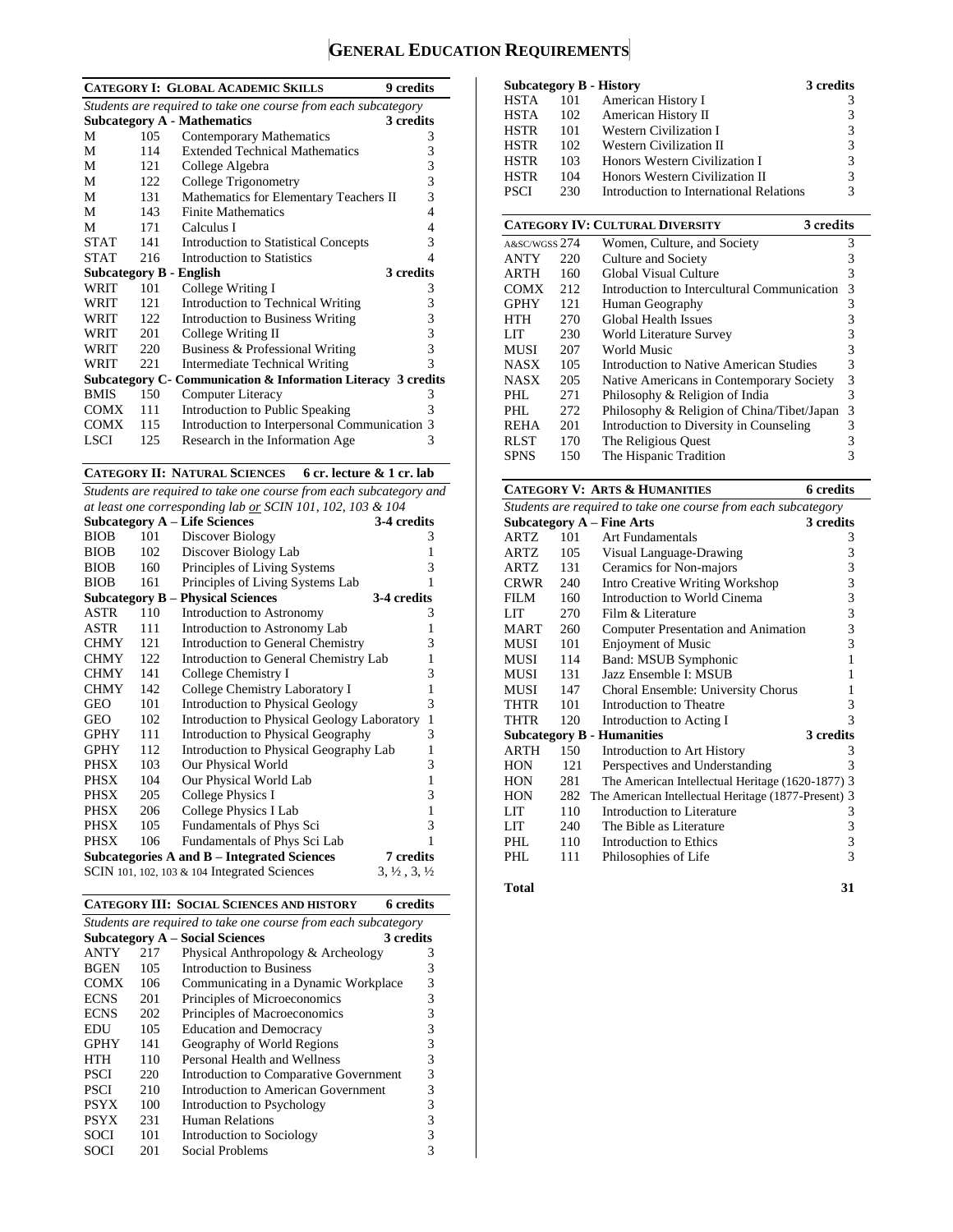|                         |     | Course                                                                 | <b>Credits</b> | Grade | <b>Semester</b> | <b>Equivalent</b> |
|-------------------------|-----|------------------------------------------------------------------------|----------------|-------|-----------------|-------------------|
| <b>Required Courses</b> |     |                                                                        |                |       |                 |                   |
|                         |     | A minimum grade of "C-" is required in all Sociology major coursework. |                |       |                 |                   |
| *SOCI                   | 101 | Introduction to Sociology                                              |                |       |                 |                   |
| <b>SOCI</b>             | 318 | Sociological Research Methods                                          |                | 3     |                 |                   |
| <b>SOCI</b>             | 319 | Sociological Research Methods Lab                                      |                |       |                 |                   |
| <b>SOCI</b>             | 455 | <b>Classical Sociological Theory</b>                                   |                | 3     |                 |                   |
| <b>SOCI</b>             | 482 | Contemporary Sociological Theory                                       |                | 3     |                 |                   |
| <b>SOCI</b>             | 498 | Internship/Cooperative Education                                       |                | 3     |                 |                   |
| <b>SOCI</b>             | 499 | Senior Thesis/Capstone                                                 |                | 3     |                 |                   |

^SOCI 101 is a prerequisite for all other Sociology course work in the required core.

**Restricted Electives** - At least 2 courses from the lower division core and at least one course from four of the five content areas. Minimum of 18 credits, including 14 upper division.

### *Lower Division Core*

Choose at least 2 courses.

| *ANTY       | 217  | Physical Anthropology and Archeology |  |  |
|-------------|------|--------------------------------------|--|--|
| *ANTY       | 220  | Culture and Society                  |  |  |
| <b>CJUS</b> | 228  | Race, Class, Gender and Crime        |  |  |
| *SOCI       | 201  | Social Problems                      |  |  |
| <b>SOCI</b> | 221  | Criminal Justice System              |  |  |
| *A&SC/WGSS  | 2.74 | Women, Culture and Society           |  |  |

Choose at least one course from four of the five content areas.

### *Area 1: General Sociology*

| <b>SOCI</b>      | 345     | Sociology of Organizations             |  |  |
|------------------|---------|----------------------------------------|--|--|
| <b>SOCI</b>      | 355     | Population and Society                 |  |  |
| <b>SOCI/PSYX</b> | 382/360 | Social Psychology and Social Structure |  |  |
| <b>SOCI</b>      | 435     | Law and Society                        |  |  |

#### *Area 2: Family and Relationships*

| <b>SOCI</b> | $\sim$<br>552 | Sociology of the Family   |  |  |
|-------------|---------------|---------------------------|--|--|
| <b>SOCI</b> | 351           | Dating and Mate Selection |  |  |
| <b>SOCI</b> | $43\angle$    | Human Sexual Behavior     |  |  |

# *Area 3: Crime and Criminal Justice*

| <b>CJUS</b> | 421 | Criminal Justice Ethics          |   |  |  |
|-------------|-----|----------------------------------|---|--|--|
| <b>SOCI</b> | 423 | Sociology of Corrections         |   |  |  |
| <b>SOCI</b> | 425 | Crime Prevention and Victimology |   |  |  |
| <b>CJUS</b> | 450 | <b>Computer Crime</b>            | ╭ |  |  |
| <b>SOCI</b> | 311 | Criminology                      | ↗ |  |  |
| <b>SOCI</b> | 327 | Sociology of Deviance            | ╭ |  |  |
| <b>SOCI</b> | 330 | Juvenile Delinquency             |   |  |  |

#### *Area 4: Social Inequalities*

| *NASX       | 205 | Native American s in Contemporary Society |  |  |
|-------------|-----|-------------------------------------------|--|--|
| <b>SOCI</b> | 344 | Sociology of Race and Ethnicity           |  |  |
| <b>SOCI</b> | 451 | Sociology of Gender Roles                 |  |  |

\*May satisfy General Education requirements.